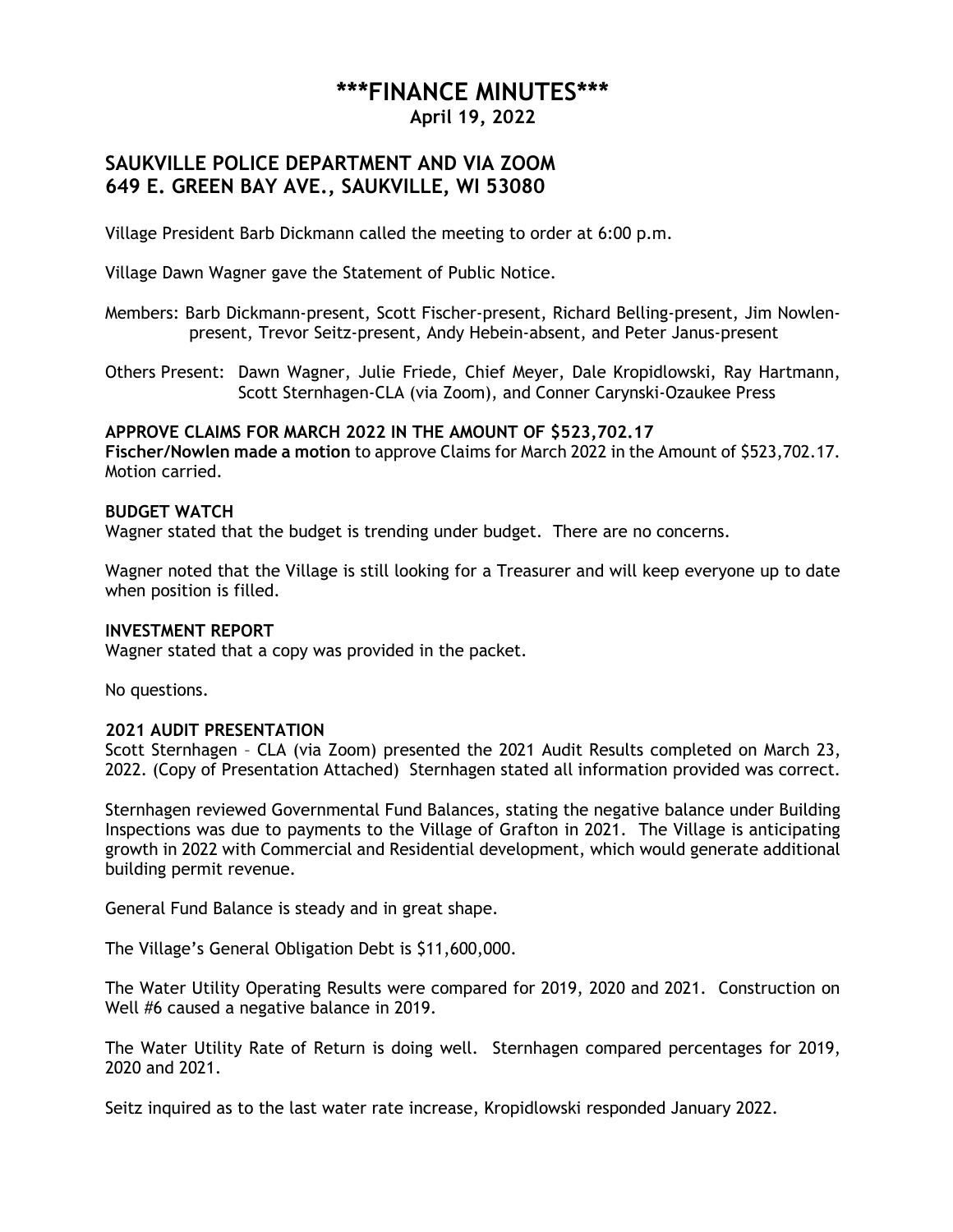Sewer Utility Operating Results are in good standing, showing an increase from 2020.

In closing: Sternhagen stated all records are in good order, he received full cooperation from Village Staff during the audit process and the Village of Saukville is in good financial condition.

Seitz inquired on how the Village could control deficiencies listed on the audit. Sternhagen explained that the deficiencies listed are very common for an organization our size and that additional staff with accounting background would need to be hired. He noted that governmental accounting takes years to learn. Wagner stated that the deficiencies could be decreased if the Village could afford to hire a Governmental Accountant.

#### **WASTEWATER TREATMENT FACILITY UPGRADE, PAY RECOMMENDATION NO. 1 APPROVAL**

Hartmann stated the upgrade is moving along well, the contractors just started digging to prepare for footings for the new building.

**Seitz/Fischer made a motion** to recommend to the Village Board approval of the Wastewater Treatment Facility Upgrade, Pay Recommendation No. 1. Motion carried.

Fischer inquired as to having a meeting at the Treatment Plant to view the progress of the project.

Hartmann stated mid-May would be a great time to have a tour.

#### **TOWN OF SAUKVILLE – INTER-GOVERNMENTAL AGREEMENT – MAPLE LANE EASEMENT (NEUMANN DEV)**

**Nowlen/Belling made a motion** to recommend to the Village Board approval of the Town of Saukville – Inter-Governmental Agreement – Maple Lane Easement (Neumann Dev). Motion carried.

#### **ORD. #820 – AMENDING §46-1.B(1) – VILLAGE BOARD MEETINGS**

**Seitz/Belling made a motion** to recommend to the Village Board approval of Ord. #820 – Amending §46-1.B(1) – Village Board Meetings. Motion carried.

#### **MOTION TO CONVENE IN CLOSED SESSION PURSUANT TO § 19.85(1)(C) WIS. STATS., FOR PURPOSES OF CONSIDERING PERFORMANCE EVALUATION DATA OF PUBLIC EMPLOYEES OVER WHICH THE COMMITTEE EXERCISES JURISDICTION AND RESPONSIBILITY AND FOR THE PURPOSES OF CONSIDERING EMPLOYMENT OF A MUNICIPAL OFFICIAL**

**Fischer/Nowlen made a motion** to Convene in Closed Session Pursuant to § 19.85(1)(C) Wis. Stats., for Purposes of Considering Performance Evaluation Data of Public Employees Over Which the Committee Exercises Jurisdiction and Responsibility and for the Purposes of Considering Employment of a Municipal Official. Roll call vote was taken with all in favor. Motion carried at 6:45 p.m.

## **RECONVENE INTO OPEN SESSION TO TAKE ACTION RELATING TO CLOSED SESSION DISCUSSIONS AND DELIBERATIONS, IF ANY.**

**Seitz/Nowlen made a motion** to reconvene to Open Session. Motion carried at 7:05 p.m.

No action taken.